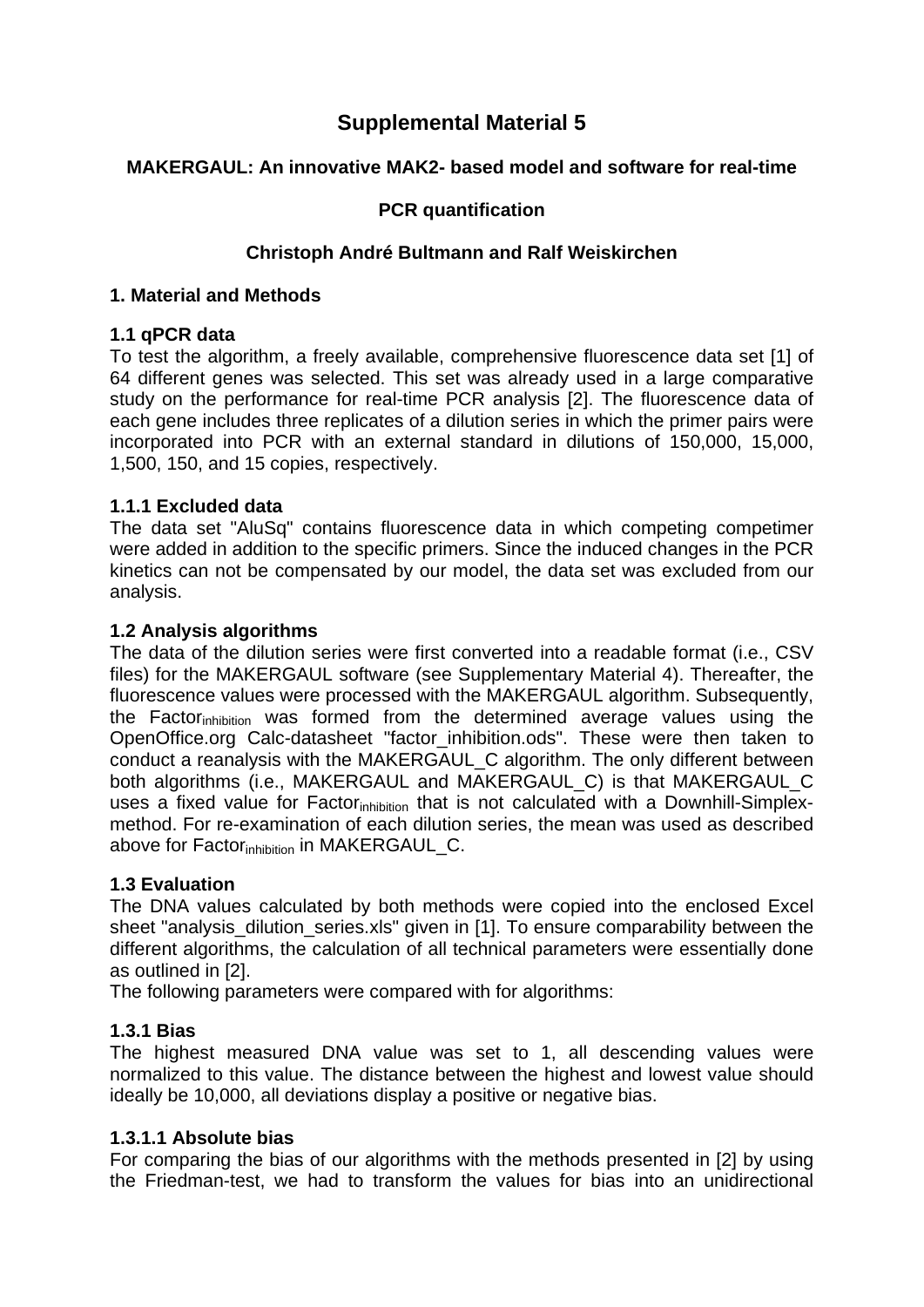sortable parameter. Therefore we build an absolute bias as the absolute value of the difference between 10,000 and the value for bias.

This means the ideal value is 0, any higher represents an absolute bias.

# **1.3.2 Precision (also called reproducibility)**

All DNA data were log transformed. Then the average variance between the triplicates of each dilution series was determined. This value provides information on the reproducibility of a measured value in repetitions. A small value indicates a high precision.

## **1.3.3 Linearity**

This parameter describes the deviation of the logarithmic mean values of the triplicates of each dilution from the regression line of the expected values. As for the precision, a value of 0 represents the ideal state for this parameter.

#### **1.3.4 Resolution**

The resolution is defined as the n-fold change of a measured value that will be detected by the method in a 5% confidence interval.

#### **1.3.5 Changed variance**

The variance of the values for the log transformed triplicates obtained for each algorithm were compared with the enclosed values that were determined by Cq method that represents the gold standard [3]. A value of 1 means unchanged variance. Values less than 1 represent an improvement, while values larger than 1 represent a deterioration to the reference analysis.

#### **1.3.6 Friedman-test**

For finding a significant difference between the performance parameters of the tested algorithms (See the main Article), we used the Friedman-test. It is a non-parametric test for independent groups of dependent samples without the need of normal distribution [4]. To test the data we used the unpaired groups (the different genes) as columns, the paired samples (the results by different analysis algorithms) as rows of a single table for the every examined performance-parameter (absolute bias, precision, linearity, changed variance and resolution). If there was a difference between rows (methods), the null hypothesis (no difference between methods) was rejected and multiple comparisons between rows where applied to determine the methods (or groups of methods) which differed from the other.

The described analysis was performed by a program named 'Friedman test: nonparametric 2-way ANOVA' [5], basing on the methods described in [6]. The resulting prepared values and the resulting data can be found in supplemental material 4.

## **2. Results and illustrations**

The core results and the discussion about their implications can be found in the main article. Here we present four additional diagrams which illustrate the technical parameters of the compared methods, their range and differences for the 63 enclosed dilution series.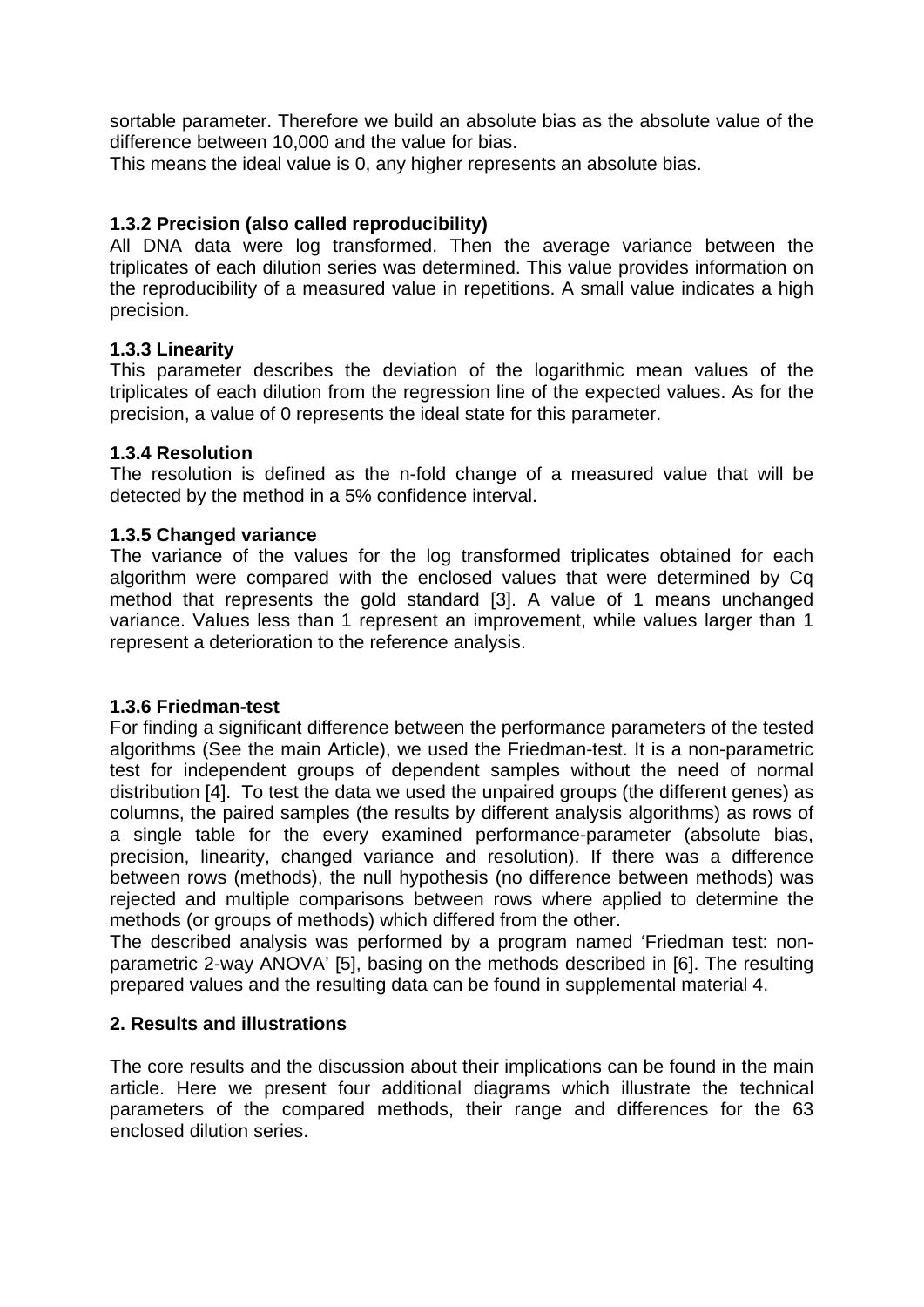**Diagrams 1-4: Comparison of absolute bias, precision, linearity and resolution**  between MAKERGAUL, MAKERGAUL\_C, 5PSM [8], Cy0 [9], CAmpER: DART [10], CAmpER: FPLM [11], FPK-PCR [12], LinRegPCR [13], LRE-qPCR [14] with Emax and with E100 [2], MAK2 [15], and PCR-Miner [16]. The data is presented as boxand-whiskers-plot. Whiskers are representing maximum and minimum value, the box includes the values between upper and lower quartile. The band inside shows the median value. The methods are sorted by the mean ranking from best to worst as it was computed with [5].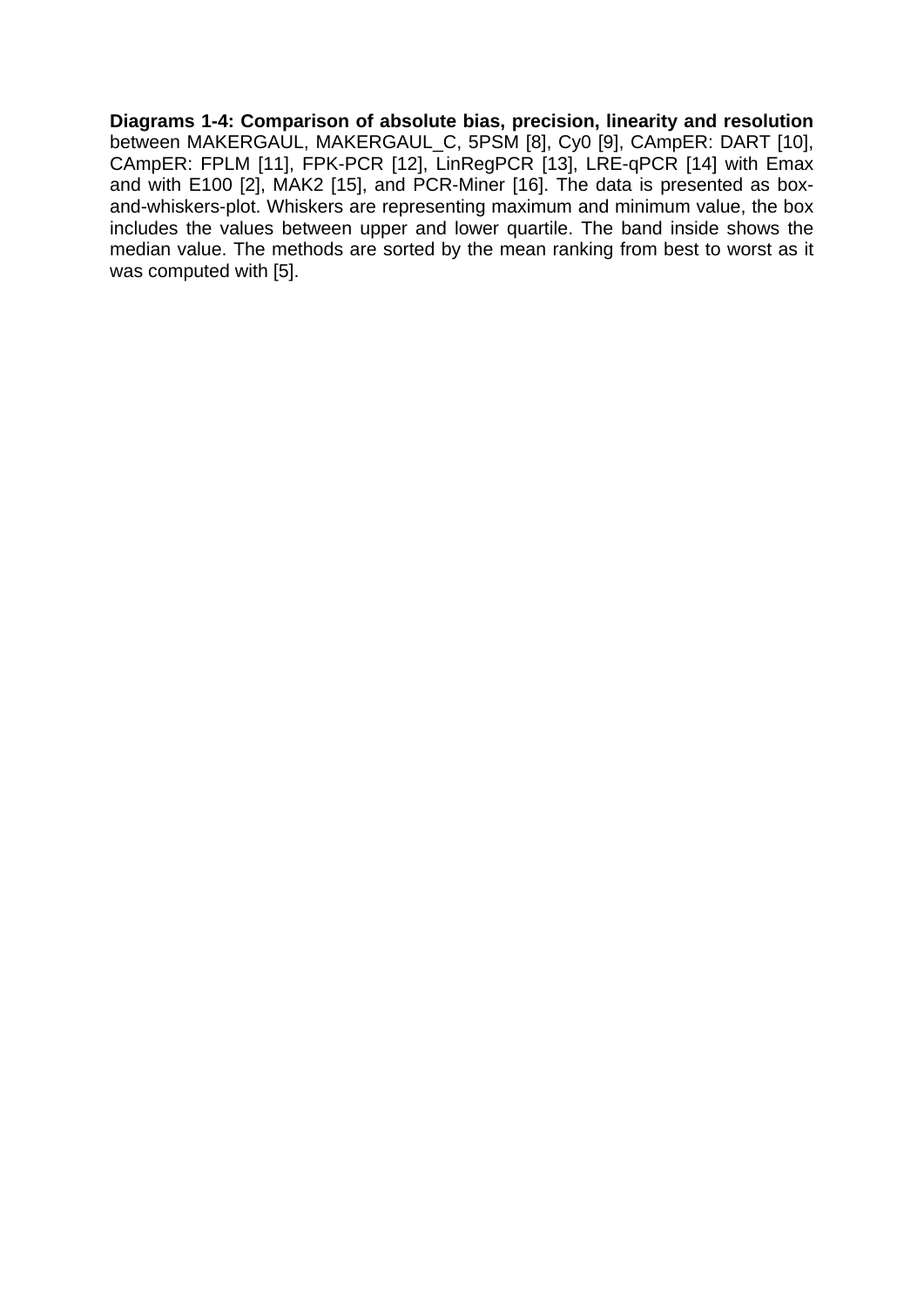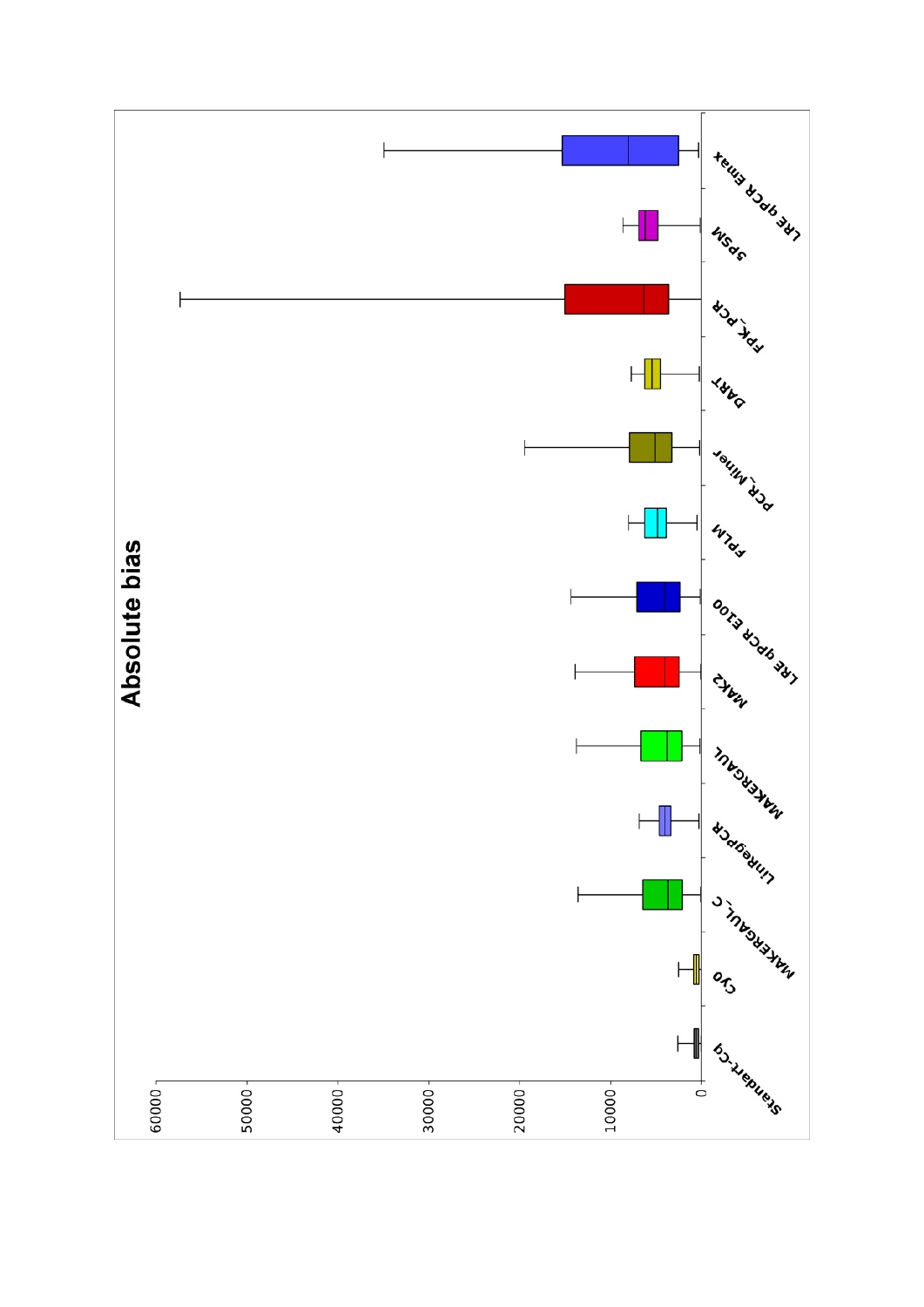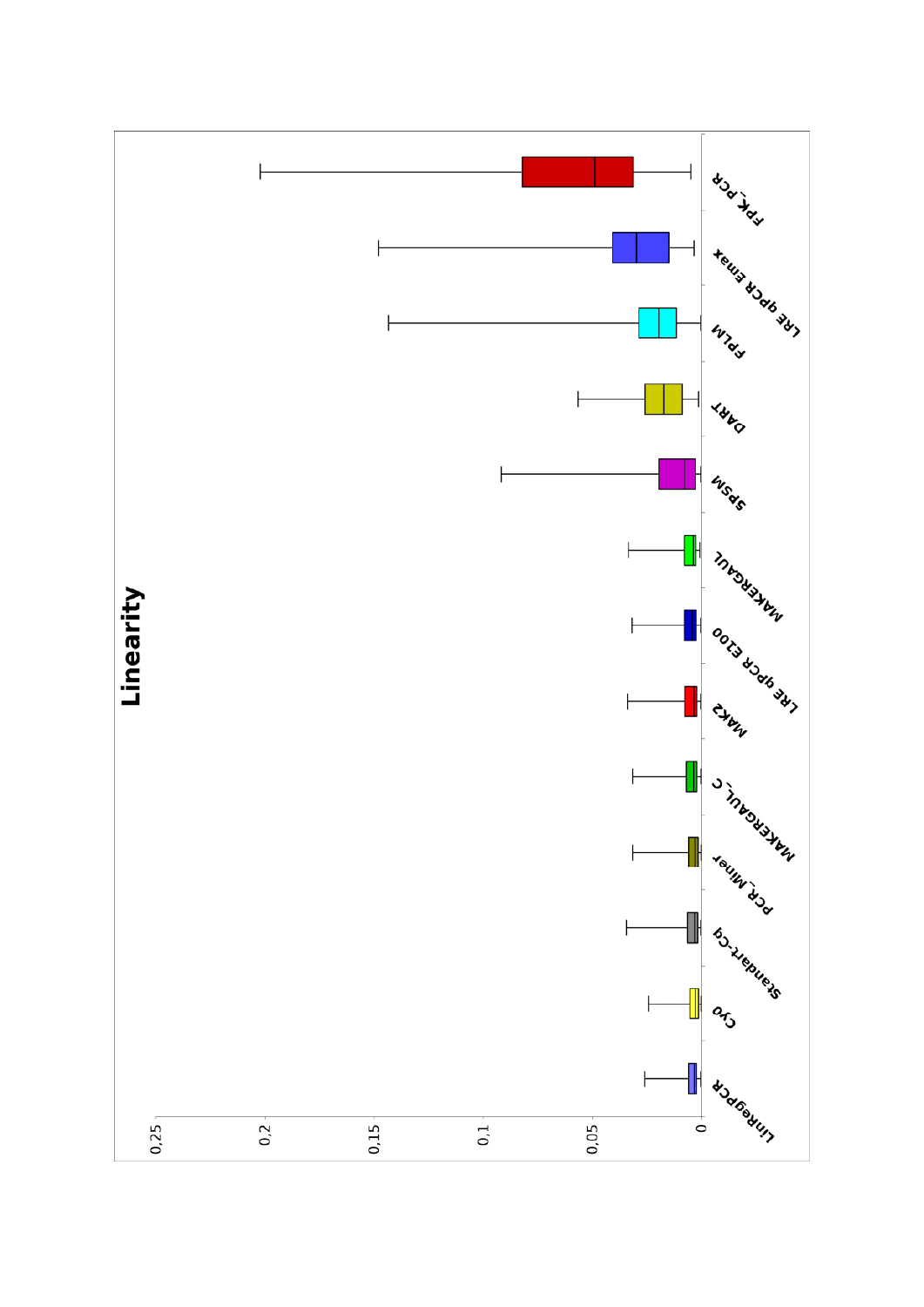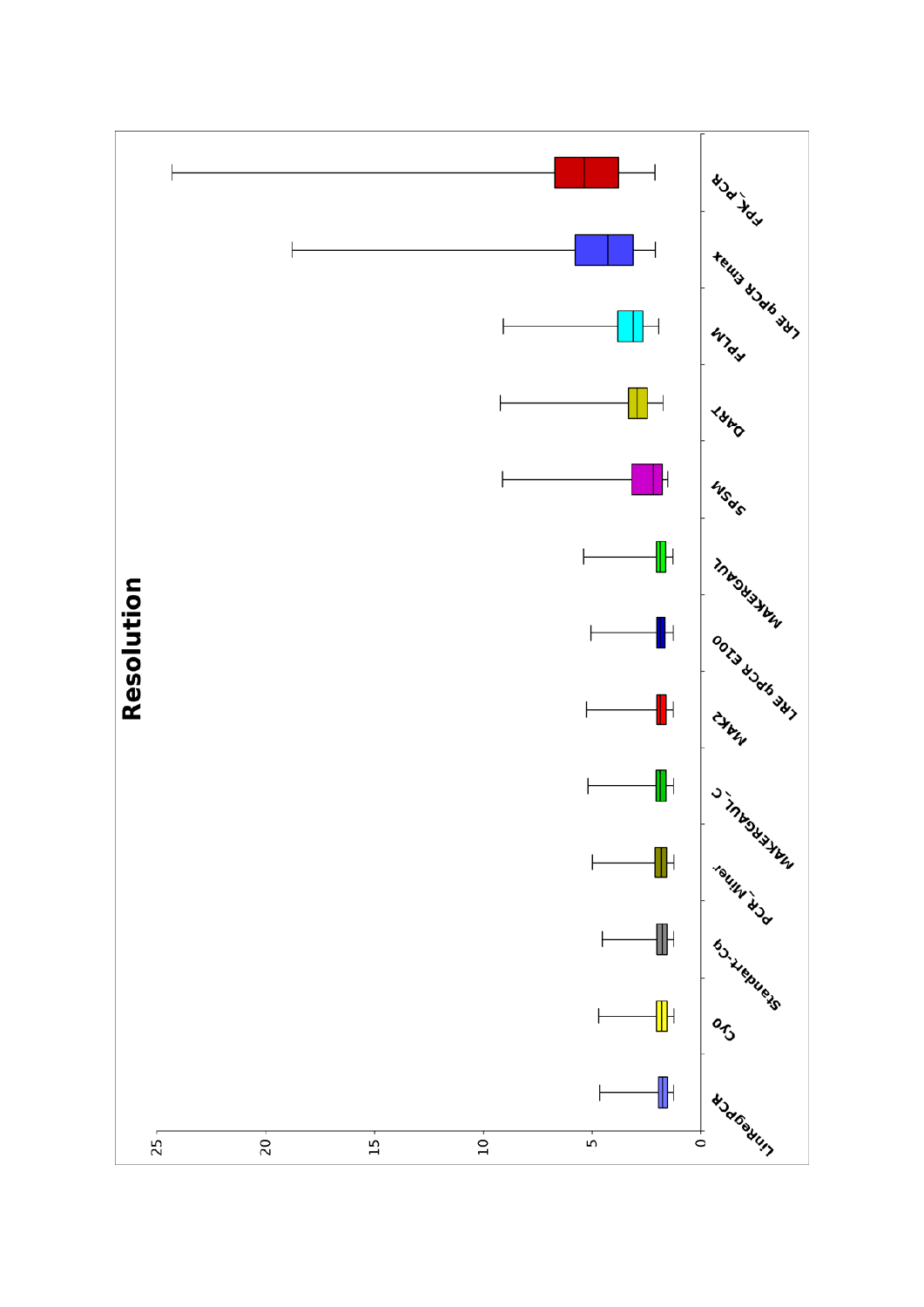

The graphs in these diagrams were generated using the Gnumeric Spreadsheet [17].